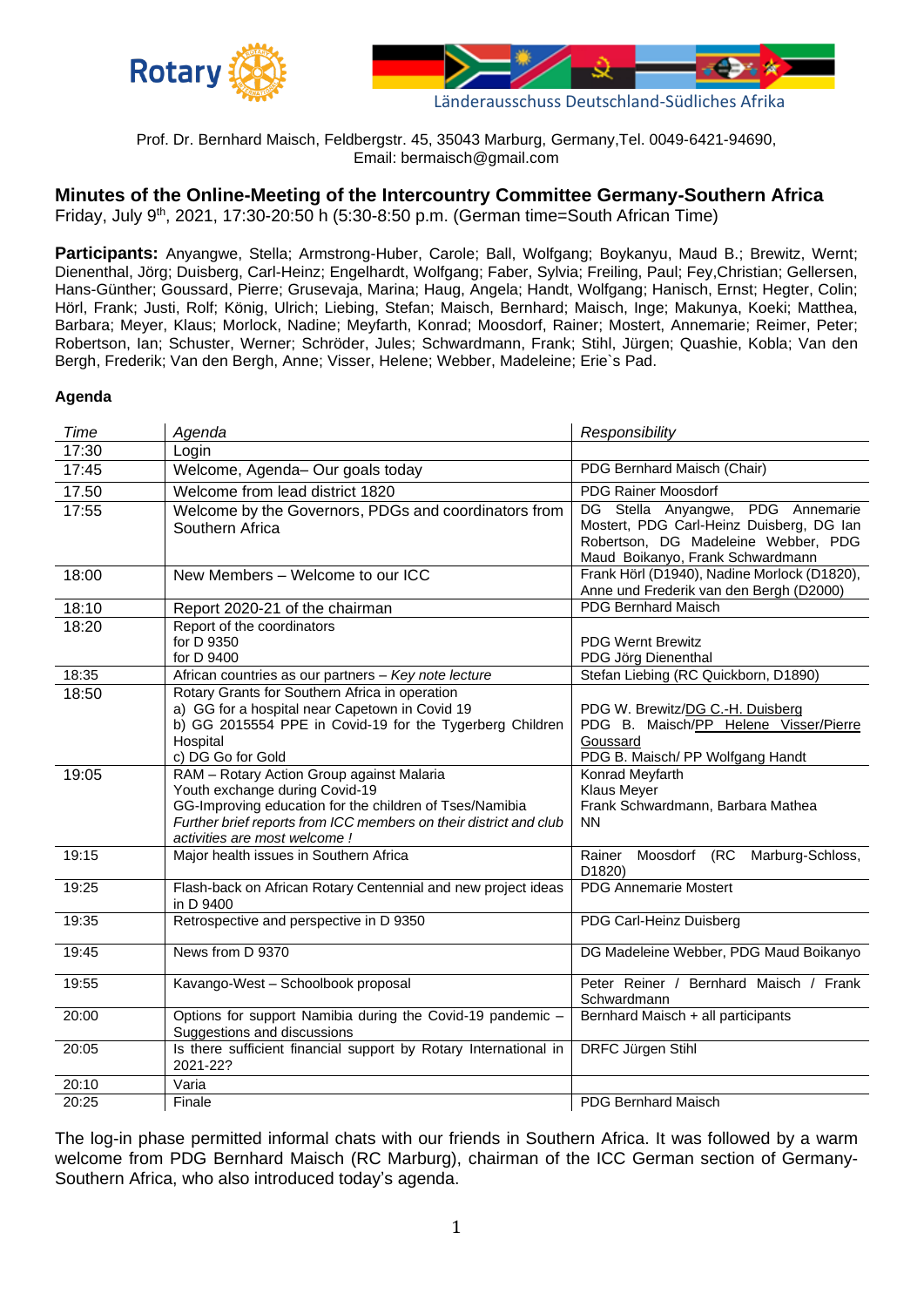PDG Rainer Moosdorf brought special regards from lead district 1820 governor Edith Karos. Her district motto *Freude an Verantwortung* is a perfect fit to the annual theme of RI president Shekhar Mehta *Serve to Change Life* and is in line with the activities of the ICC Germany-Southern Africa.

All participating **DGs and PDGs from the 3 districts in Southern Africa** and out anchor persons used the opportunity for a short introduction of themselves and greetings to the ICC members and guests: for D 9400 DG Stella Anyangwe and PDG Annemarie Mostert, for D 9350 PDG Carl-Heinz Duisberg and DG Ian Robertson, for D 9370 DG Madeleine Webber and PDG Maud Boikanyo, and for Namibia Frank Schwardmann.

The ICC is delighted to have **4 new members**:

-Frank Hörl (D1940, RC Berlin International, PP 2014-15; international hotel management; contacts to RC am Kap and Hope / Capetown, [frankhoerl@yahoo.de\)](mailto:frankhoerl@yahoo.de)

-Nadine Morlock (D1820 RC Frankfurt Rhein Main, health management in private clinic; N.Morlock@web.de),

-Anne van den Bergh (RC eClub 2000; PHF+8, TRF benefactor, Partner IMaS Conseils, Exec. Search, annevdbergh@imas-conseils.com)

-Frederik van den Bergh (RC eClub 2000; PHF+8, TRF benefactor, international work on 5 continents. IMaS Conseils Exec, Search, fvdbergh@imas-conseils.com)

# **Report 2020-21 by the chairman** *Bernhard Maisch* [also see attachment 1],

*General aspects:* The public image on Africa as a continent of crisis, conflict and corruption changes only slowly to true partnership in the political arena, where there is neither a German masterplan (Marshallplan for Africa) nor a uniform African concept.

*Role of Rotary in Africa*: We are not alone as benefactors. Why not cooperate? When applying for global grants, we should observe the focus areas and the ABCDE rule: **A**ssure that the project is truly needed, **B**e aware of the focus areas for GGs. **C**lubs in the host country must be trustworthy. **D**evelop contacts with the cooperating partners. **E**xpert advice by TRF and **e**nthusiastic support in our own clubs are essential.

*Our meetings, newsletters and recommendations*:

12.-13.4.2019 Meeting with ambassadors of South Africa (Phumelele Stone Sizani) and Nambia (Andreas B.D. Guibeb) in Berlin Afrika Haus der Wirtschaft

11.6.2019 Ländergespräche Namibia mit dem BMZ, Bonn

2.-6.6.2019 RIC in Hamburg, breakout session + own booth

28.9.-14.10.2019 ICC delegation visits projects in SA + Namibia

7.3.2020 ICC Meeting in Frankfurt before lock-down

11.4.2020 Newsletter of the ICC

30.5.2020 Newsletter of the ICC

25.7.2020 Zoom Meeting of the ICC during lockdown

23.12.2020 Annual Newsletter of the ICC

10.3.2021 1820 Connect – Africa, a district wide platform moderated B. Maisch & R. Moosdorf 23.-25.2021 Africa Centennial (attending)

10.-11.6.2021 Virtual ICC Preconvention on peace and 12.-16.6.RI Convention (attending) 26.6.2021 Handover of governors in D 9700 (attending)

*Grants submitted to Districts and RI adviced by members of the ICC Germany-Southern Africa:*

GG 1980411 (2018-2021): Early childhood development-Train the trainers- RC Marburg + D 1820 with RC Haenertsburg (final report submitted)

GG 201554 (2020-2021): Support for Tygerberg Children Hospital in Covid 19-Pandemic: -RC Blouberg with RC Marburg/ D1820 (final report submitted)

DG 21122260 (2020-2021): "Go for Gold" student support cooperation with Karen Rademacher (G4G), RC Marburg and RC Marburg-Schloss, RC Stadtallendorf, RC Darmstadt-Bergstrasse, RC Nürnberg-Reichswald, RC Euskirchen-Burgfey

GG 2126671 Application 6/2021: Limpopo food garden project of the RC Haenertsburg and RC Marburg + international partners

*Work ahead:*

Namibia in the pandemic 2021 – what are the options?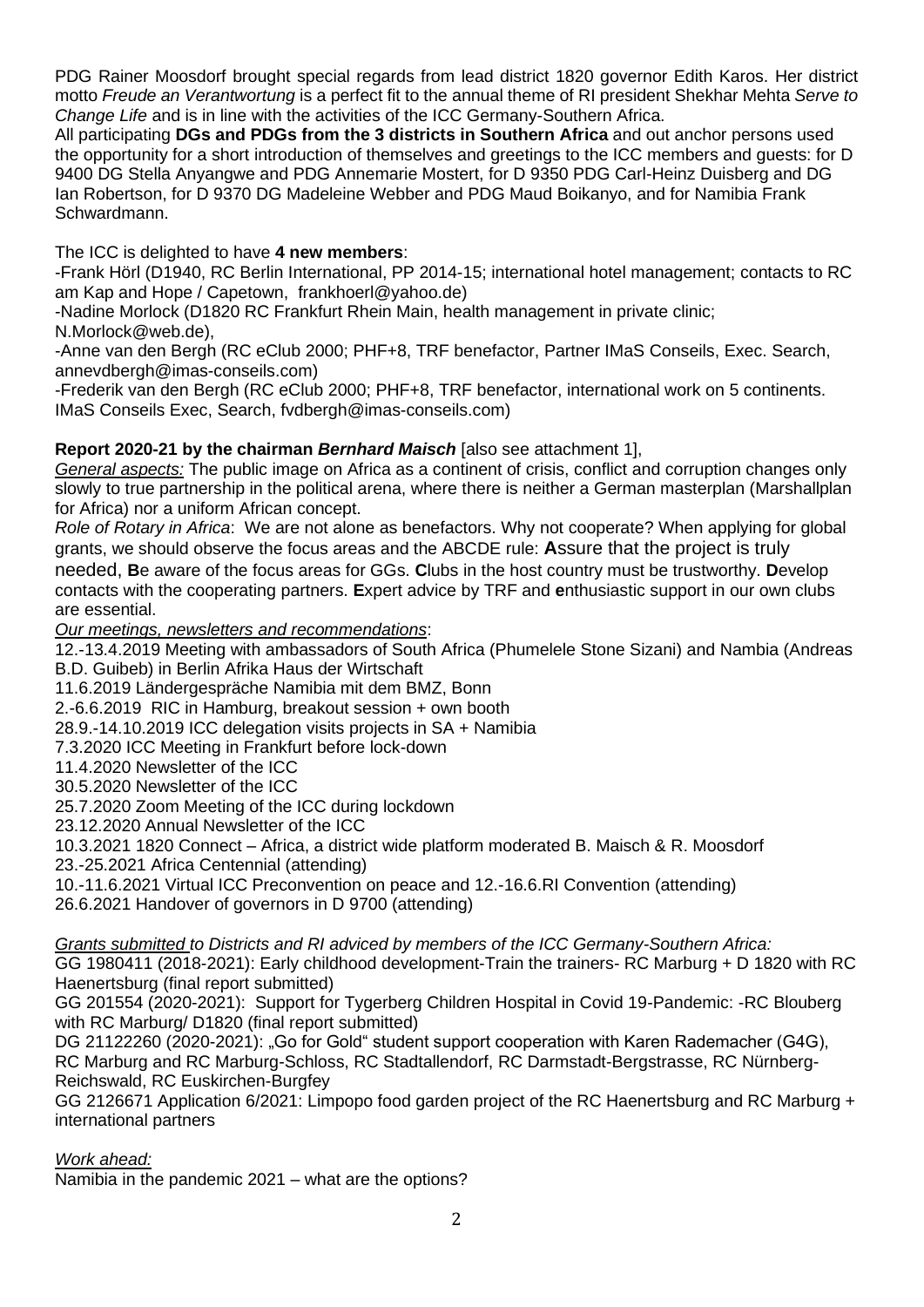-individual donations for the Tamariskia Temporary Hospital Swakopmund (Ciske Howard Task Force) or similar projects and/or

-Appeal from Namibia to German government and/or

-GG Grant for a sustainable health project in Namibia

*On July 11th, 2021 I received notice from Raimon von Hase, Carl-Heinz Duisberg and the Ciske Howard Task Force that due to major support from a Namibian sponsor no further donations are needed to finance the Tamariskia temporary hospital in the town hall of Swakopmund. Congratulations!*

-School Book Project Kavango-West of RC Marburg/ D1820 with RC Klein-Windhoek Valley and Peter Reiner + Wolfgang Fiedler as cooperating partners. Additional sponsoring clubs and districts for a Global or District Grant are most welcome!

### **Report of the coordinators**

*Wernt Brewitz* referred to his long presence in South Africa as the basis for his personal connections with South Africa and long-standing friends and relationships. Together with Carl-Heinz Duisberg he and his club initiated a successful Global Grant for a hospital in the Capetown area to fight the pandemic and additional support for food supply.

*Jörg Dienenthal* has reviewed the membership structure of the Southern African district 9350, 9370 and 9400 [see attachment 2]. All 3 districts with a total 3 349 members lost 359 Rotarians (9,41%) in the last year. Remarkably this negative trend was inverted in the South African part of D 9400 by an increased membership of 3,18% which compensated the negative membership in Ewatini, Botswana and Mozambique. What can be done to stop such a negative membership trend? Individual and local solutions are needed to make clubs more attractive to win new members. To charter new clubs with young Rotarians of all colors, both sexes and by admitting also couples has been a promising way in parts of Europe. And what could the ICC do? We should visit individual clubs by invitation. Zoom meetings brigde continents, Common projects are a further key to collaborate and to get to know each other.

*Stefan Liebing* (RC Quickborn) gave an excellent overview in his keynote lecture on *African countries as our partners*. As outlined in his article in the Frankfurter Allgemeine Zeitung 30.10.2020 "Mit Afrika auf Augenhöhe zusammenarbeiten" [see http://www.rotary-southernafrica-germany.de/] he added necessary modifications to the common public belief of the 3 Cs (crisis, conflict, corruption). Africa can also be considered a success story for investment from the private sector, which can better than government driven economic aid from European countries. Not we in Germany, but the governments in Africa should define the strategy for investment. Of course, human rights should be observed world-wide, but the German "Lieferkettengesetz" will impose enormous bureaucracy and even penalty on "Mittelstand" companies and they will refrain from investing in Africa. Is it the right way of investing German tax payers# money to donate a complete solar park to an African country, when right next door a similar park could have been materialized by a Mitteltand company, where only the risk for investment needs to be covered by the federal goverment? African countries should compete for investment from the private sector in their countries. These issues will be on the table at the Compact with Africa (CwA) in August 2021, which was started in 2017 under the German G20 presidency to promote private investment in Africa, including in infrastructure. The CwA's primary objective is to increase attractiveness of private investment through substantial improvements of the macro, business and financing frameworks.

## **Rotary Grants** for Southern Africa in operation by the initiative of ICC members are

-a GG for PPE with ca. 40 000 USD to a hospital near Capetown in Covid 19 pandemic (Wernt Brewitz (RC Wolfenbüttel-Salzgitter), Carl-Heinz Duisberg (Helderberg-Sunrise)).

-a GG 2015554 PPE in Covid-19 with 43 000 USD for the Tygerberg Children Hospital (Bernhard Maisch (RC Marburg), Helene Visser (RC Blouberg), Pierre Goussard (Tygerberg Hospital)). Part of the project could be converted to by bronchoscopes for the pediatric department.

-the DG Go for Gold with 23 000 Eur sponsoring 17 scholarships to high school students from slum areas in mathematics, physics and motivation on school-free weekends to enter college education after a year of practice in the construction industry. After a visit of a Rotary ICC delegation to SA the RC Marburg and Distrikt 1820 started this initiative of cooperation with 5 German clubs: RC Marburg-Schloss, RC Stadtallendorf, RC Darmstadt-Bergstraße, RC Euskirchen-Burgfey, RC Nürnberg-Reichswald. This collaboration of ICC members is a demonstration of what members of an ICC can achieve, when they engage together [see attachment 3 as published in Rotary Magazin Online]. Wolfgang Hand, a longstanding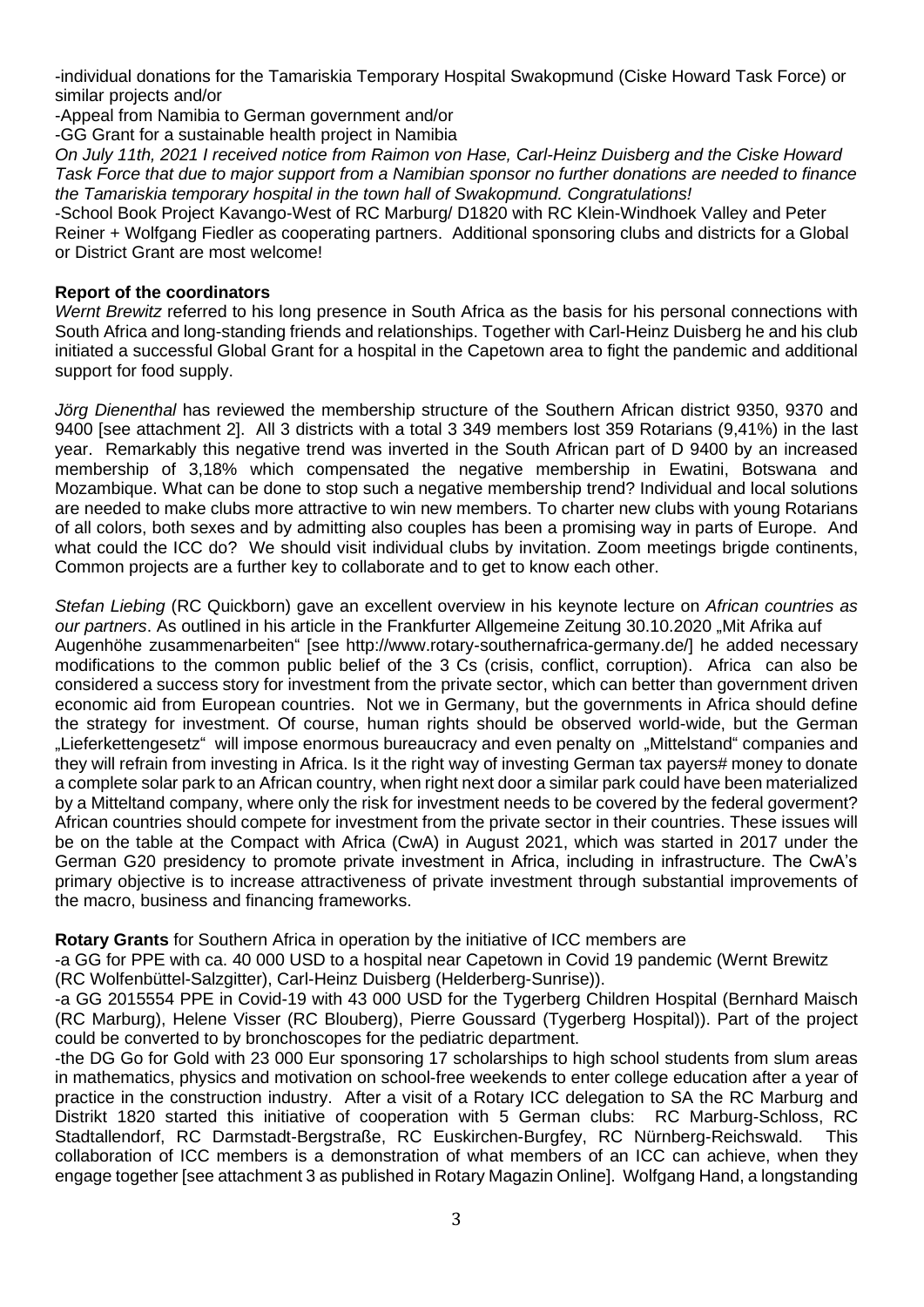supporter of Go for Gold added that in this Rotary year a District 1880 grant with 17 000 Eur has been just approved.- Our conclusion: Education is the key to social and economic development.

### **Activities by ICC members**

*Konrad Meyfarth* reported on RAM – The Rotary Action Group against Malaria [see attachment 4]. More than 200 Mio people get infected each year by Malaria, 400 000 die. Most of these deaths occur in subsaharina Africa. The Rotary Foundation is giving a significant boost to the fight against malaria in Zambia with a new \$2 million Programs of Scale grant that will scale an already successful program model

*Klaus Meyer*, who is multi district coordinator of the Rotary Youth exchange and GSE Germany reported on the lock-down of all exchange activites during the Covid-19 pandemic. In 2022 the program is intended to relaunch.

*Barbara Mathea* (RC Mainz 50 Grad Nord) and *Frank Schwardmann* (RC Klein Windhoek Valley) reported on a GG in the draft status-Improving education for the children of Tses/Namibia, Nowak Primary School und die St. Therese Secondary School. In addition to 2000 school books 60 tablets for Rachel (= **R**emote **A**rea **C**ommunity **H**otspot for **E**ducation and **L**earning) will be used [see attachment 5].

*Rainer Moosdorf* focussed in his contribution on "Major Health Issues" in Southern Africa on describing the humanitarian disaster in Nambia. The German ministry of defense will send PPE, hospital beds, antigen tests and additional material to Windhoek. In Namibia only 60 000 vaccine doses for all Namibia is available, wheras Germany vaccinates daily 100 000 individuals. Rotary should use its experience with polio vaccination and it supply chains for fighting Covid-19. Further immanent health issues are the action group "Rotary for population development, reproduction and maternal health", HIV, tuberculosis and malnutrition..

*Annemarie Mostert'*s flash-back on the African Rotary Centennial can be appreciated from her presentation [see attachment 6, and Rotary D9400 U Tube]. 1212 representatives and 205 donors from all African countries participated in this truly remarkable event. Stella Anyangwe has now followe das governor of D9400 [see attachment 7a]. My publication in the Rotary Magazin in June 2021 is also attached [see attachment 7b]

*Carl-Heinz Duisberg* on Retrospective and perspective in D9350. Thanks for the grant support during Covid 19-pandemic. "It worked wonders". Several clubs now plan to support food garden projects. Carl-Heinz is now followed by Ian Robertson as governor. Nambia during the pandemic with 3000 infections/day of a population of 2,3 Mio inhabitants.

*Maud Boikanyo* (PDG) and *Maggy Webber* covered "News from D9370" by endorsing the Hunger project, which was delineated by *Colin Hegter* [see attachment 8] and the Mtzuni young farmers project [see attachment 9]

*Bernhard Maisch and Peter Reiner* presented the outline of a school book project for the Kavango West region of Namibia. In the three schools, ELCIN Nkurenkuru High School, Leevi Hakusembe Senior Secondary School and the Himarwa Ithete Senior Secondary School 8 to 10 students have to share one textbook in physics, maths, chemistry and geography. In cooperation with Frank Schwartmann (RC Klein Windhoek Valley) school books worth 736 67 N\$ or 43 564 Eur are to be delivered. Since the district 1820 has already spend his DDF-fundes for Global Grants in 2021-22 only support by a district grant is possible. If another district is able to mobilize 10000 Eur or more donations from all partners could be concentrated on a club procuring this grant. With a DDF commitment of 10000 Eur Rotary International could add 80%  $= 8000$  Eur to it [see attachment 10].

*Jürgen Stihl*, DRFCC of D1820 described the financial situation of lead district 1820: "In our district there are so many global grants on hold for 2021-22 that we can only advice to rely on financing by district grants, which have to be applied to in fall 2021.[see attachment 11]

The Covid 19 pandemic in Namibia has become dramatic dimensions in the last few days: people are dying at home because there are no more hospital beds available, oxygen masks, oxygen concentrators and PPF are missing. Immediate support was asked for the Tamariskia temporary hospital in the town hall of